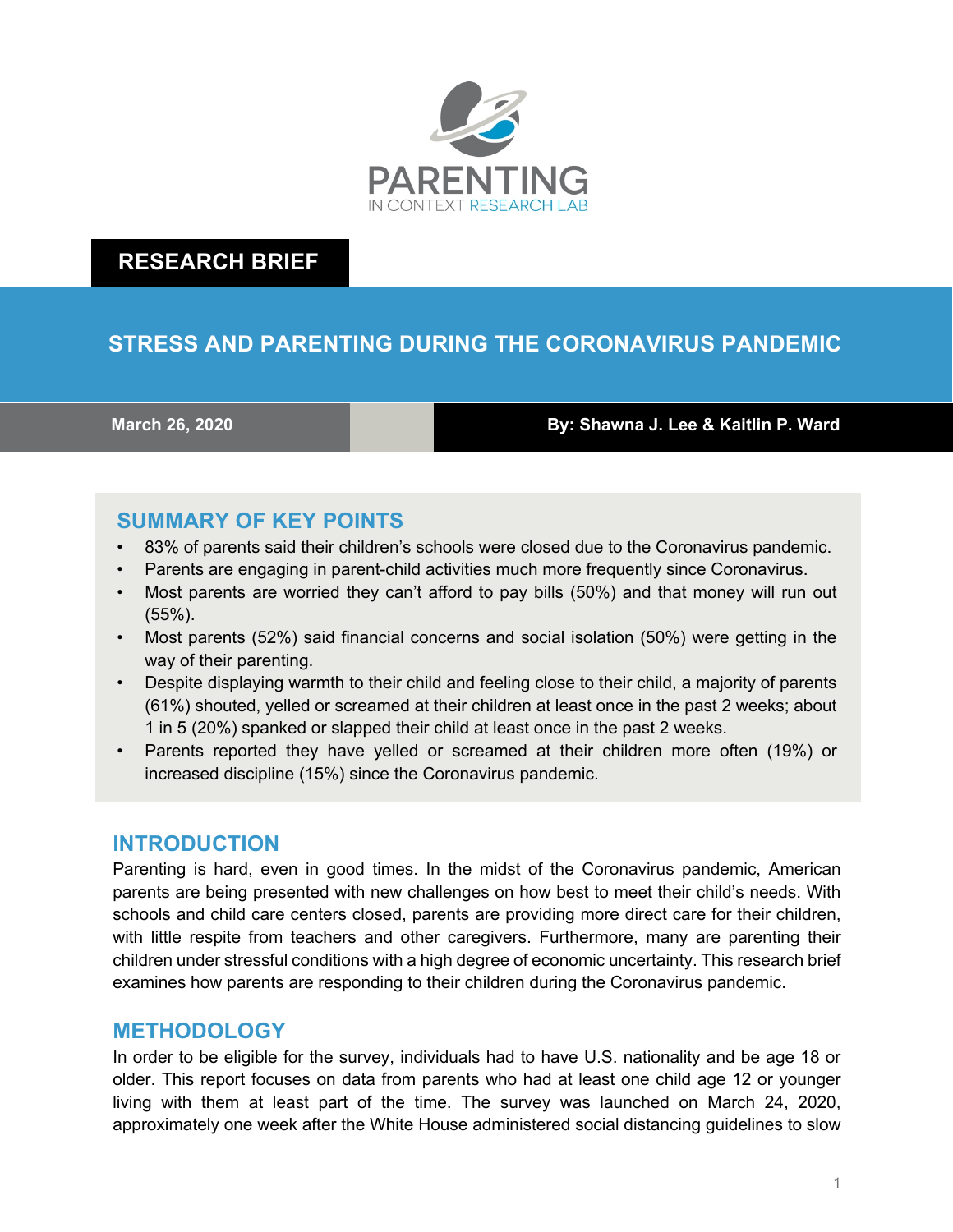the spread of the Coronavirus. The survey was administered through Prolific, a company that conducts online survey research. A total of 562 adults participated, of which 288 (or 51%) were parents of at least one child age 12 and under. The survey asked respondents to report on their mental health and wellbeing, parenting, and economic situation during the Coronavirus pandemic.

### **STUDY PARTICIPANTS**

58% of the parents in this study were mothers. The average age of parents was 35 years, and the average number of children was 2. The majority of the participants had at least a bachelor's degree (53%) and identified as White (White: 73%, Black: 12%, Hispanic: 9%, Asian: 3%, Other: 3%). On average, participants had household incomes between \$50,000 and \$70,000. Many of the parents in our study (46%) had at least one child between the ages of 2 and 5, while 23% had at least one child under the age of 1, 38% had at least one child between the ages of 6 and 8, and 40% had at least one child between the ages of 9 and 12.

### **RESULTS: OVERALL CONCERN ABOUT CORONAVIRUS**

Parents were asked how concerned they were about the Coronavirus, with 0 being not at all concerned and 10 being highly concerned. On average, parents rated their concern as a 7.6/10, suggesting a high but not urgent level of concern. However, nearly 14% agreed with the statement, "*concerns about Coronavirus/ COVID-19 are exaggerated*". When asked about worries associated with pandemic, 50% of parents said that they worry they can't afford to pay bills, and 55% worry that money will run out.

## **RESULTS: PARENTING AND ACTIVITIES WITH CHILD**

83% of respondents said their children's schools had been closed due to Coronavirus. Parents reported that they are spending more time with their children. Figure 1 displays the percentage of parents who reported engaging in activities more than usual in the past 2 weeks, since the Coronavirus pandemic.



#### **Figure 1. Parents are Spending More Time in Activities with Their Children Since Coronavirus**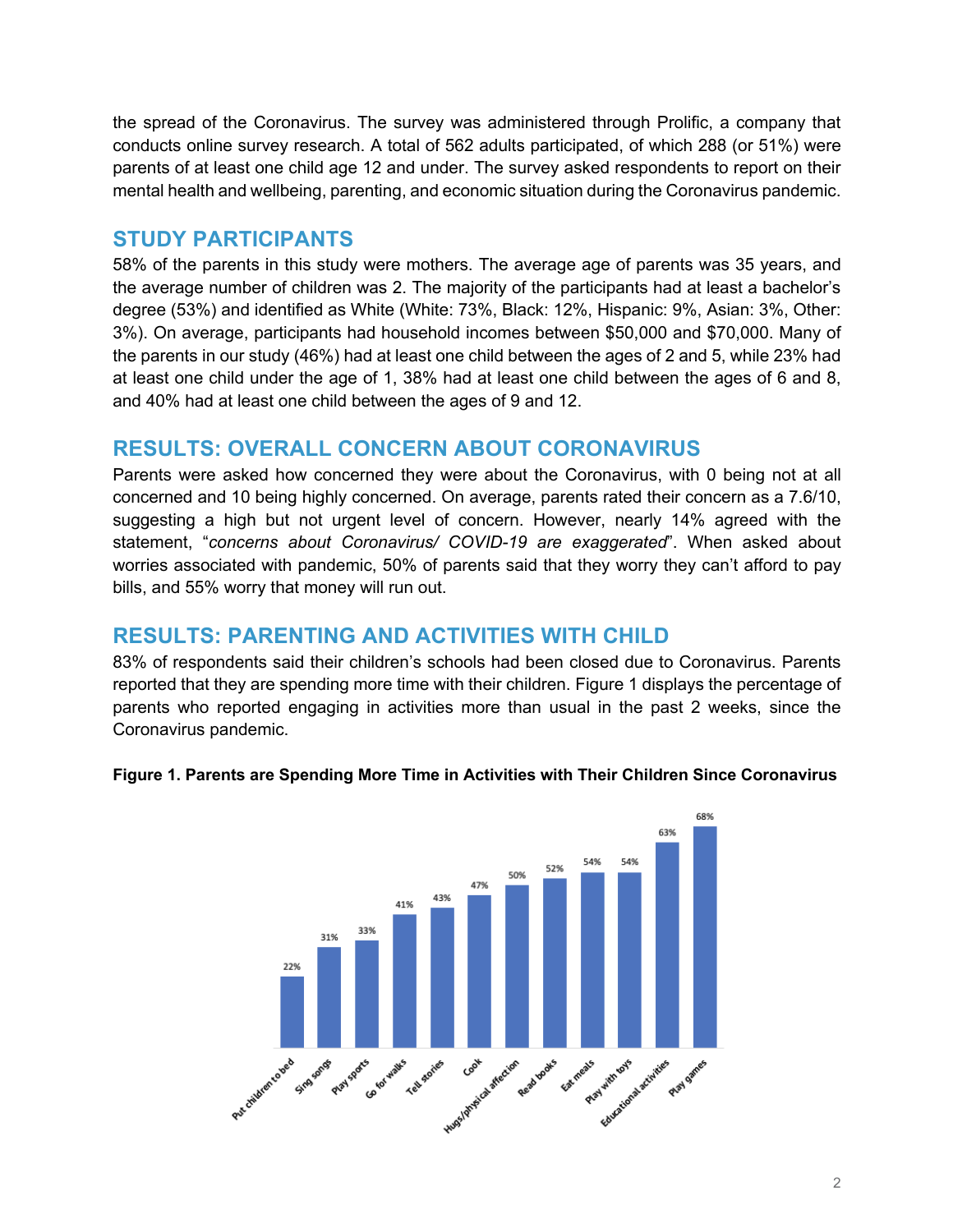#### **RESULTS**: **PARENTAL WARMTH AND CLOSENESS WITH CHILDREN**

81% of parents said that they praised or complimented their child(ren) very often, and 88% of parents said they and their children had shown love to each other very often in the past 2 weeks.

Parents also reported high feelings of closeness with their children over the past two weeks (Figure 2).

**Figure 2. Most Parents Feel Close to Their Children During the Coronavirus**



Not very close  $\blacksquare$  Fairly close  $\blacksquare$  Quite close  $\blacksquare$  Extremely close

#### **RESULTS**: **PARENTING STRESS**

Parents were asked about how Coronavirus has impacted their parenting (Figure 3). 52% of parents reported that financial concerns and worries were "sometimes" or "often" getting in the way of their parenting; social isolation and social distancing (50%), sadness (35%), and loneliness (27%) were getting in the way of their parenting "sometimes" or "often." 22% of parents stated that they have received criticism from someone else (spouse/ partner, mother or father, in-laws, friends, commenters on social media) about their parenting during Coronavirus.

#### **Figure 3. Parenting Stress and Worries Since Coronavirus**



### **RESULTS: PARENTING AND PUNISHMENT**

Even though parents reported high levels of engagement in activities with their children, and closeness and warmth since the Coronavirus pandemic, parents also reported a high level of discipline and verbal and physical punishment of their children. Specifically, parents were asked about how often they used various forms of punishment of their child in the past 2 weeks. As seen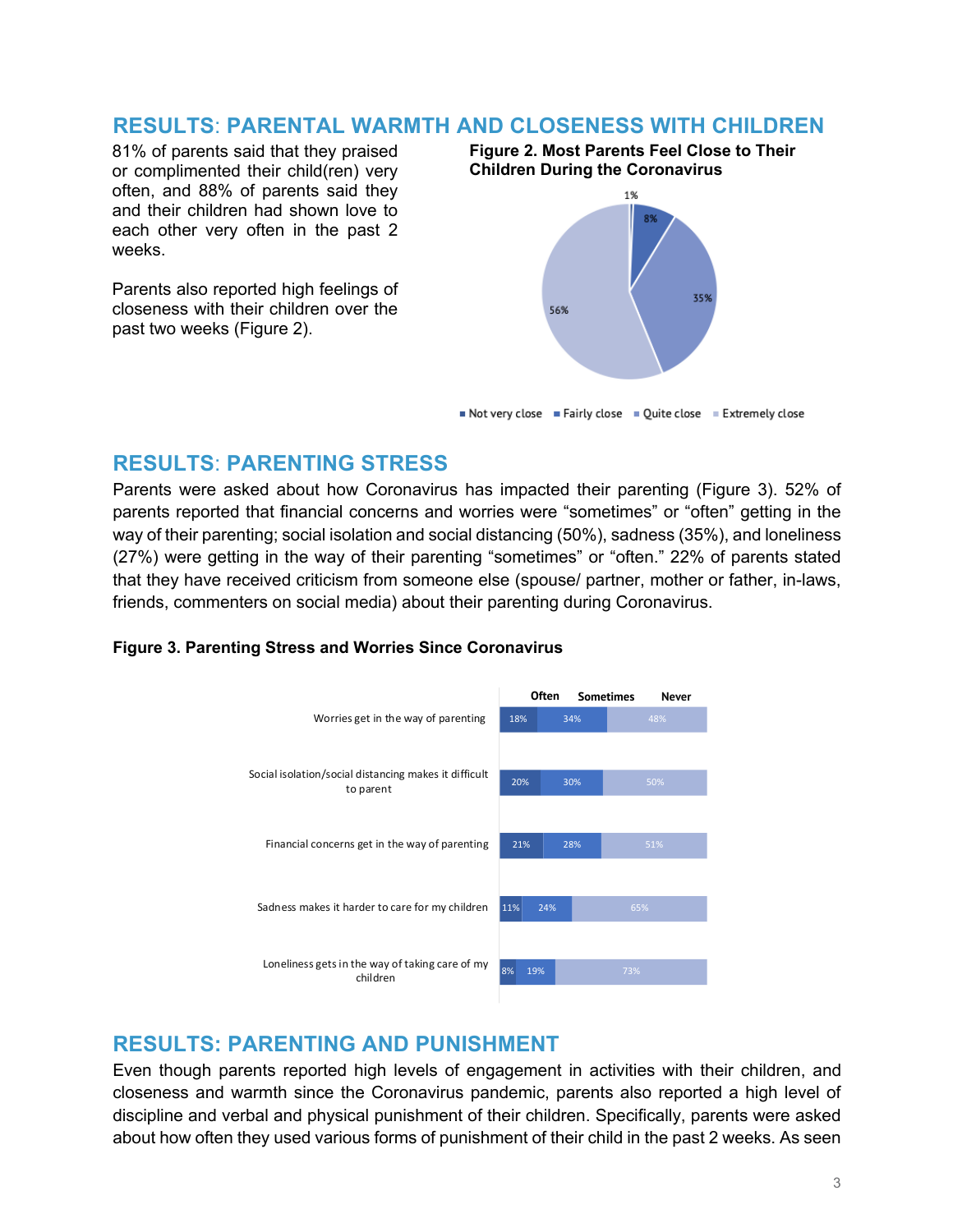in Figure 4, a majority of parents (61%) "shouted, yelled, or screamed" at their children at least once in the past 2 weeks; 20% of parents spanked or slapped children at least once in the past 2 weeks. Parents are using taking away privileges (62%) and verbal aggression (61%) at equivalent levels, slightly more than the use of time out (58%). 1 out of 5 parents used physical punishment – spanking, hitting or slapping their child in the past 2 weeks.



#### **Figure 4. Parental Punishment Since Coronavirus**

Parents indicated that this was an increase over their usual behaviors (Figure 5). Since the Coronavirus pandemic, parents reported more conflicts with children (25%), yelled and screamed more often (19%), increased discipline (15%), used harsh words more often (9%) and spanked or hit more often (5%).

#### **Figure 5. Many Parents are Reporting Increased Child Discipline Since Coronavirus**

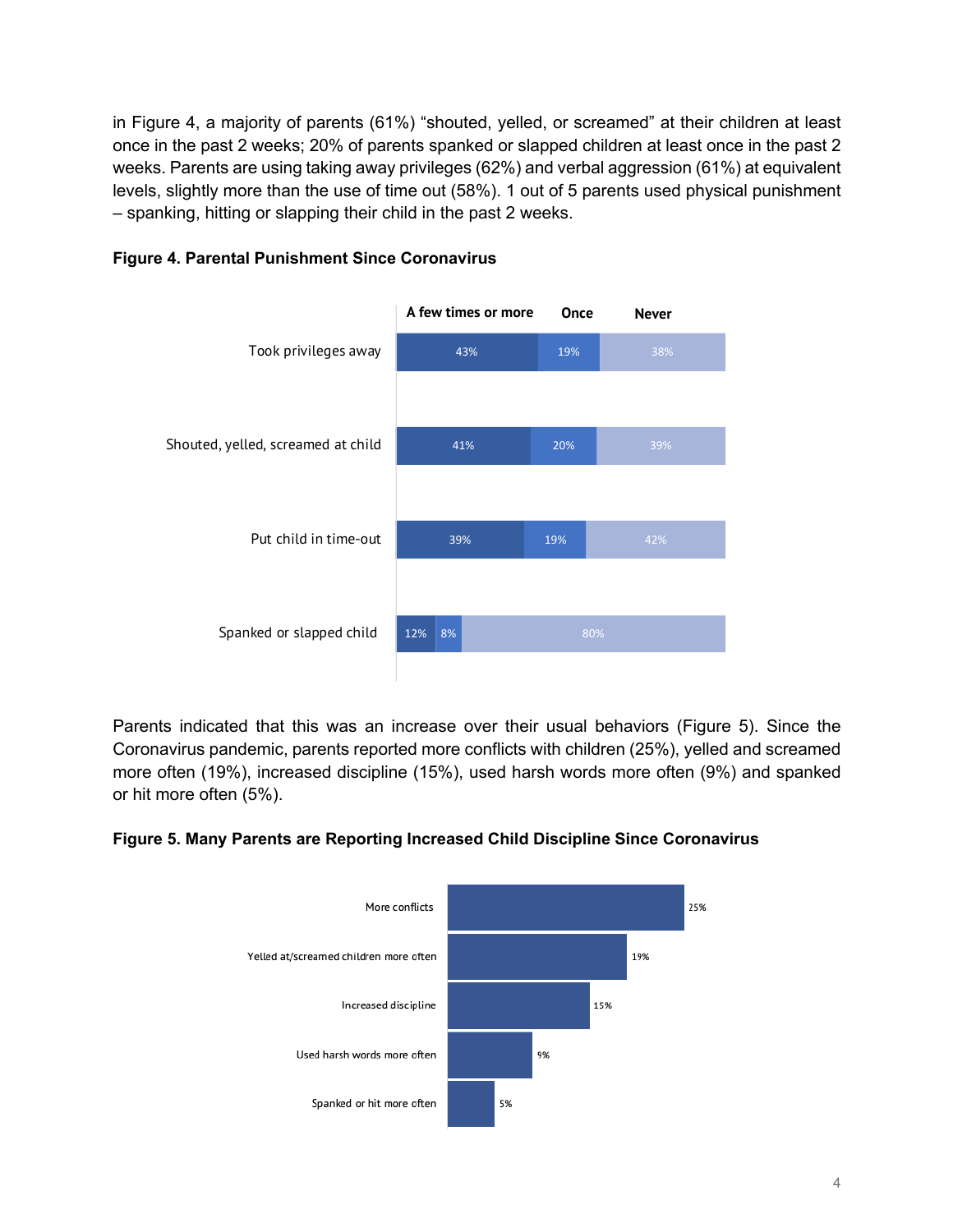# **COMMENTS FROM PARENTS**

Parents provided responses to open-ended questions about how their child's behavior and their parenting have changed since the Coronavirus global health crisis. Responses help to illustrate the stresses parents are under since Coronavirus. In response to how your child or children's behavior has changed in the past 2 weeks, parents said:

- "My younger child is autistic and is struggling with the big changes happening as well as the loss of his therapies. He is more anxious & aggressive than usual."
- "They are confused. They don't understand fully the dangers of a pandemic. They want to play with their friends and are getting annoyed with the same routine at home, and playing only with each other. We are also rationing food and household items, and they are anxious and scared by that. I can see it in their faces and their volunteering to make sacrifices for us."
- "She is just sad because she misses her friends at school and her teachers... She is tired of being stuck in the house and extremely bored. She has been quite mouthy the last couple of weeks, but I think it's out of sheer boredom."
- "They have gotten scared of getting sick or losing grandparents"
- "Not only has my daughter been less energetic, she has expressed worry regarding the virus. This differs from her usual happy-go-lucky demeanor..."

About their own parenting, respondents said:

- "It is harder to keep my stress down to effectively parent"
- "We are suddenly responsible for 1/3 of the school year's education and we are lost."
- "I feel I've been somewhat distant even though I've been spending more time with the kids than ever."
- "I am providing more discipline and consistency."

### **SUMMARY**

When this survey was launched on March 24, 2020, about 1 out of 7, or 14% of respondents felt that concerns about Coronavirus were exaggerated. Not surprisingly, given that nearly all schools are closed, parents are spending more time than ever before with their child since the Coronavirus crisis. On the positive side, most parents say they feel close to their child. Yet, there is no doubt that many parents are more stressed out than ever before. For a large number of parents, financial concerns, other worries, social isolation, loneliness and sadness are getting in the way of parenting.

Experts may be right to worry about whether the increased economic insecurity and parenting stress will result in an uptick in child abuse rates. Parents reported a high level of psychological and physical punishment of children. About 1 in 5 parents (20%) said they had spanked or slapped their child or children in the past two weeks at least once. 11% said they had done this a few times or more. Furthermore, rates of shouting, yelling and screaming at children were very high, with 4 out of 10 parents (41%) saying they had done this a few times or more in the past 2 weeks. Given that these data were collected relatively early in the Coronavirus pandemic lockdown, we can expect these rates to increase over time as economic conditions worsen and parents' stress levels increase. Advocates for children should be concerned about whether these conditions will contribute to higher rates of child physical abuse and emotional abuse.